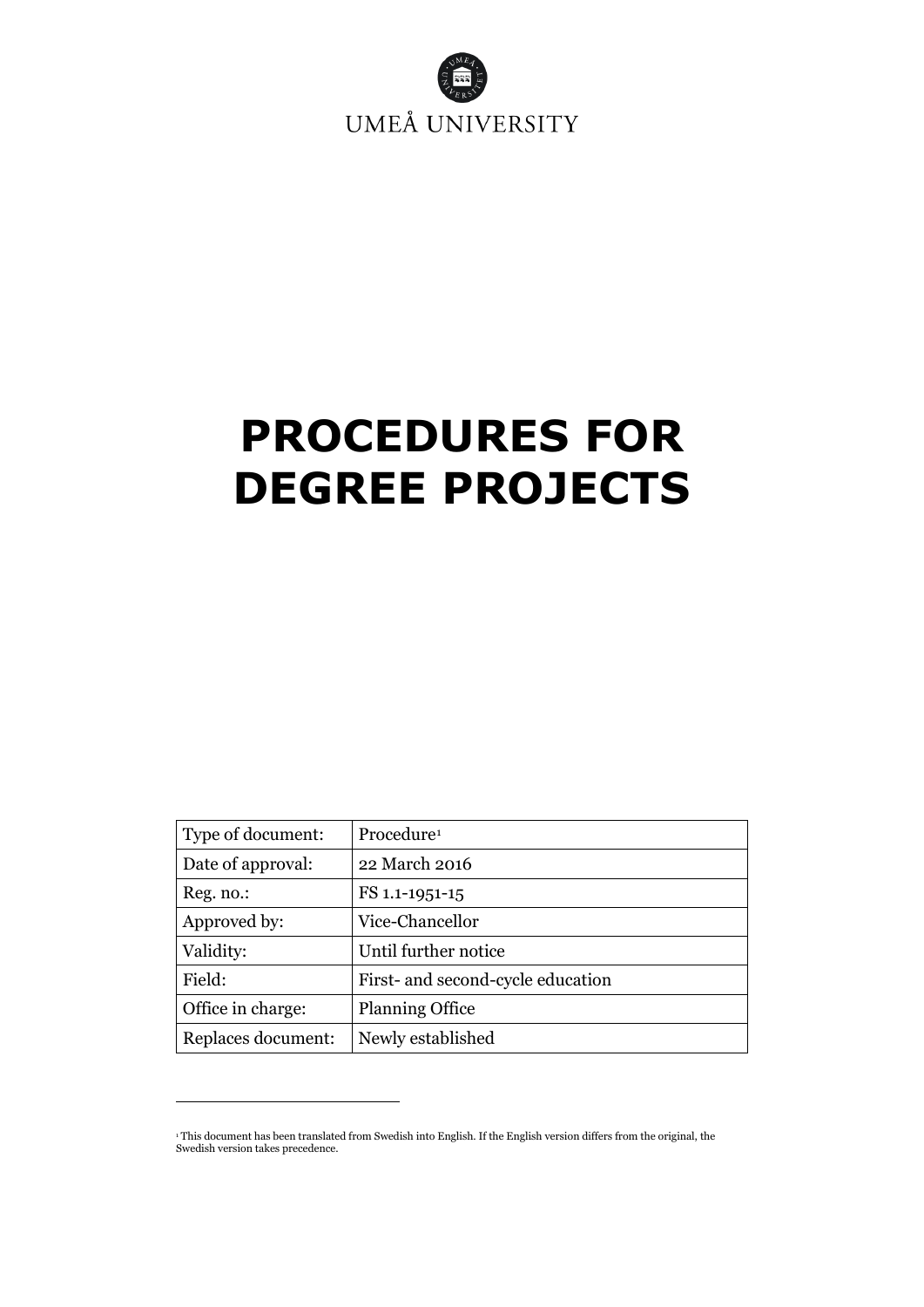

# Table of contents

| 1. |     |  |  |
|----|-----|--|--|
| 2. |     |  |  |
| 3. | 3.1 |  |  |
|    |     |  |  |
|    |     |  |  |
|    |     |  |  |
|    |     |  |  |
| 4. |     |  |  |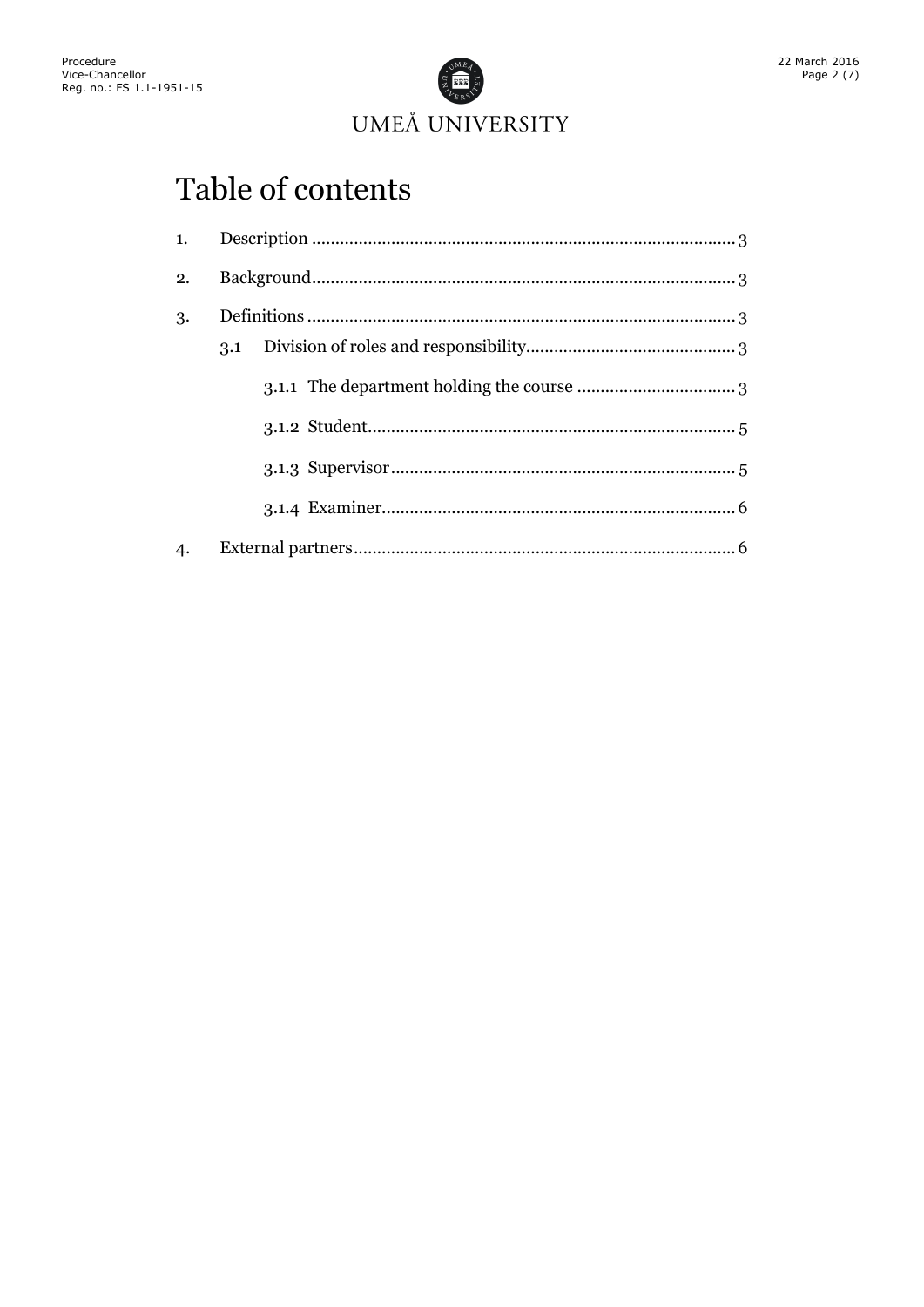

### <span id="page-2-0"></span>1. Description

This document clarifies the procedures concerning the roles and division of responsibility for degree project courses. These procedures apply throughout Umeå University. Both faculties and departments should use these procedures as a basis for more precise course-specific instructions.

### <span id="page-2-1"></span>2. Background

These procedures are based on rules approved by the Vice-Chancellor. See also, *Rules for course syllabi and literature lists* and *Rules for grades and examination.*

# <span id="page-2-2"></span>3. Definitions

In this document, degree projects refer to an independent project worth at least 15 credits as regulated in the Higher Education Ordinance, *Annex 2 – System of Qualifications (1993:100)*.

### <span id="page-2-3"></span>3.1 Division of roles and responsibility

Several individuals or operators can be involved in a degree project; hence it is important to be aware of the various roles and responsibilities of all those involved. This document clarifies the roles and the responsibility of the department holding the course, student, supervisor, and examiner.

#### <span id="page-2-4"></span>3.1.1 The department holding the course

It is essential that students, supervisors, and examiners involved in degree project courses all receive clear information about the applicable regulations and types of degree project at the department. To avoid misunderstandings and problems, the department holding the course must provide information and create the conditions necessary for effective communication between student and supervisor, and supervisor and examiner.

• The department determines the supervision hours for degree project courses. The department must provide clear information based on the course syllabus about the number of supervision hours offered and when they are offered. It is of particular importance that students are given information about when the supervision period takes place. The Swedish Higher Education Authority recommends providing additional supervision – within reason – to students who do not complete their work within the course period, until the students complete their degree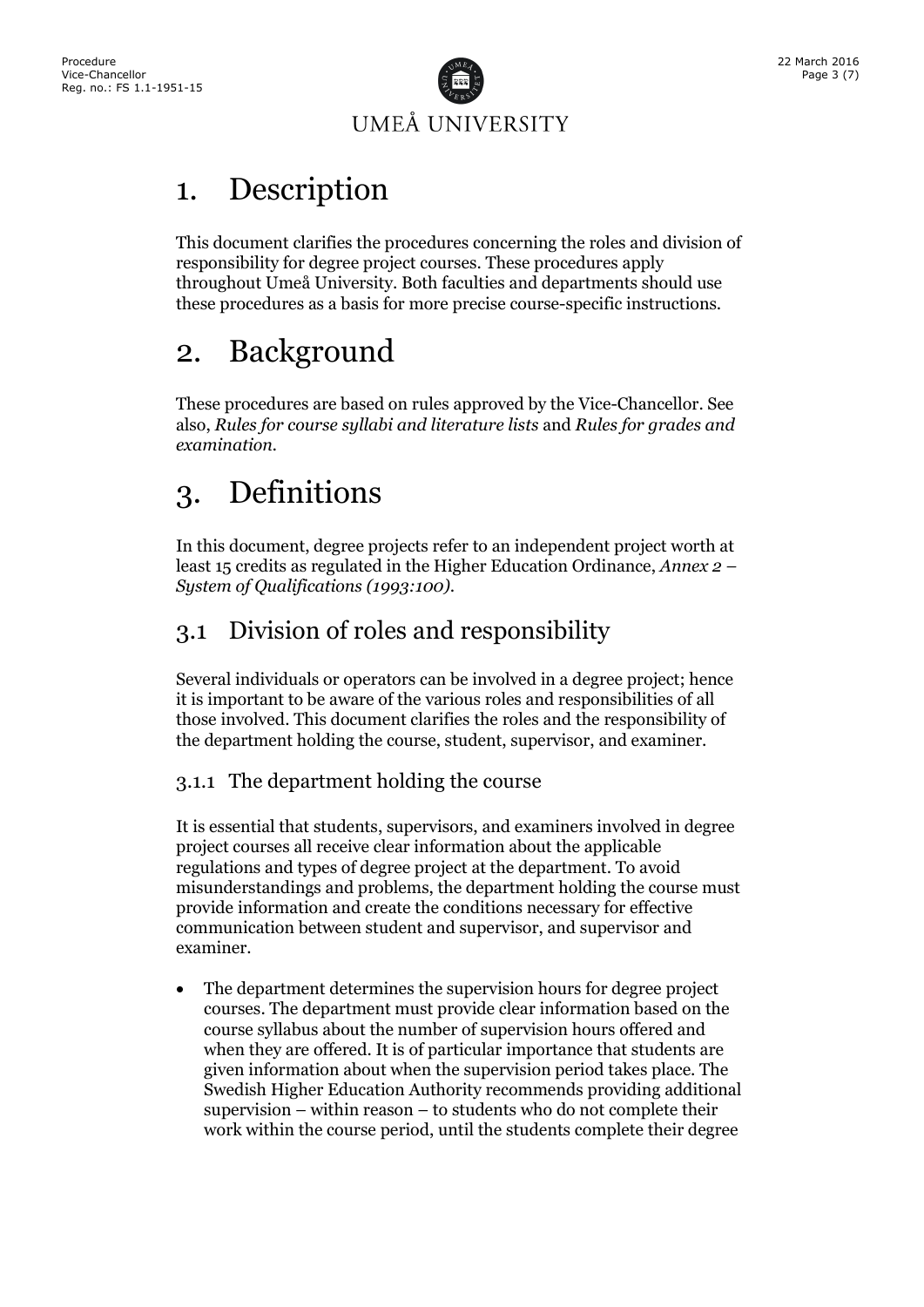

project. If the department wishes to apply other procedures, these must be specified in the course syllabus.

See *Rules for course syllabi and literature lists*, and a report from the National Agency for Higher Education on legally certain examinations (Sw. *Rättssäker examination*)[2](#page-3-0).

- The department must ensure that students, supervisors, and examiners understand the course objectives (intended learning outcomes) and assessment criteria for degree project courses, and that the intended course learning outcomes are applied appropriately. To encourage cohesive interpretation of the course objectives (intended learning outcomes) and ensure that the assessment conducted by supervisors and examiners is legally certain, the department must aim to create forums where validation of degree project courses can be discussed regularly.
- The Swedish Higher Education Authority states that situations should not arise where supervisors recommend that the student submits their degree project for public examination or final seminar and then the examiner requires comprehensive changes in order for the degree project to pass the examination. However, it is important that only examiners determine grades.

See the 2008 report on legally certain examinations from the National Agency for Higher Education, and the decision from the Swedish Higher Education Authority (31-458-13, 2013) on lack of consensus between supervisor and examiner regarding a medical degree project (Sw. *Bristande samsyn mellan handledare och examinator vid examensarbete inom läkarprogrammet*).

- In order to improve the quality of supervision, the department must ensure that the supervisor has completed a course on higher education supervision in practice. See the courses offered by the Centre for Educational Development.
- The department will decide whether students will work independently or in pairs. It is important that students working in pairs can be assessed individually. See *Rules for course syllabi and literature lists*, and *Rules for grades and examination*.
- <span id="page-3-0"></span>• Consult the *Rules for grades and examination* if a student and supervisor are unable to cooperate.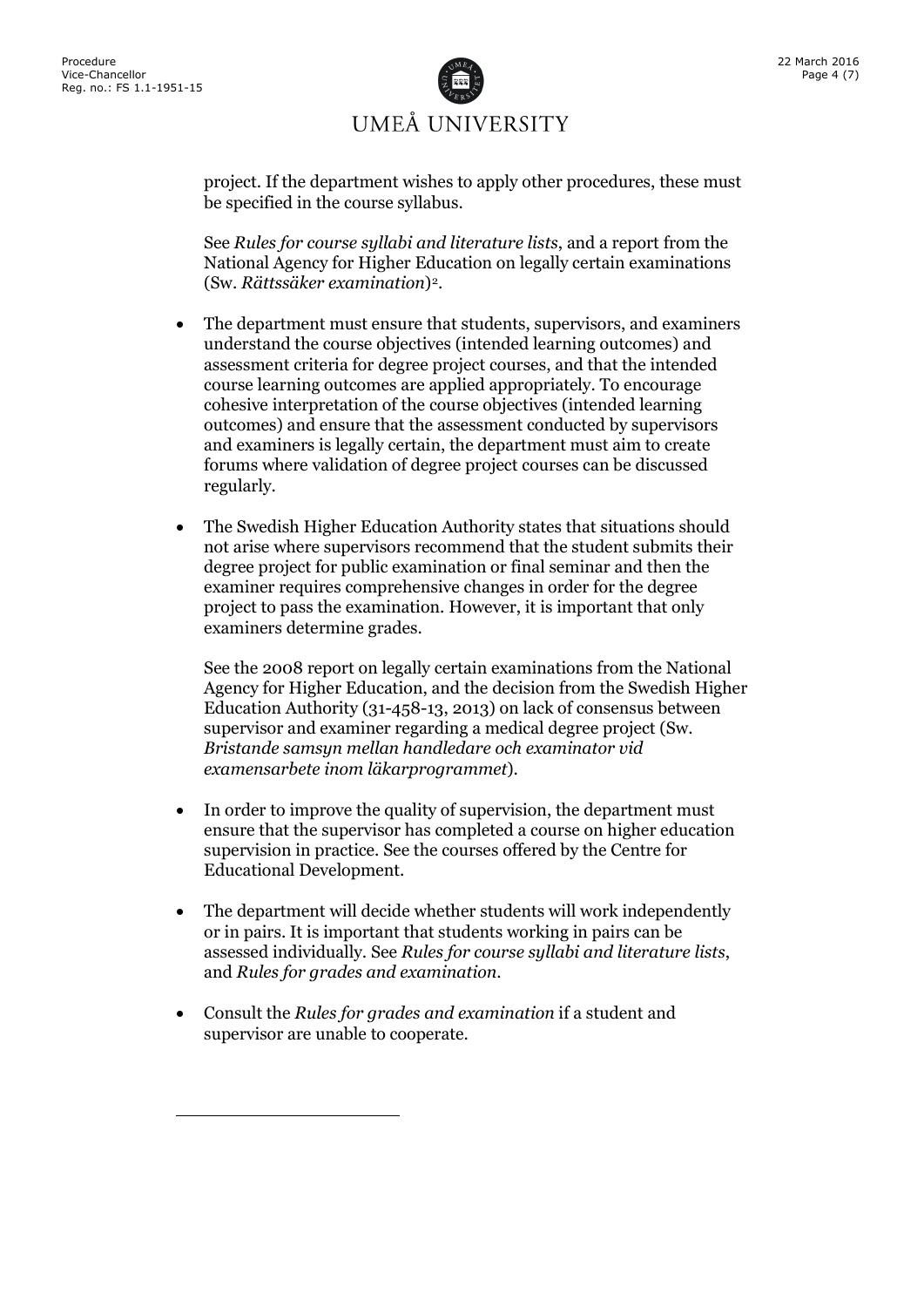

- The department will decide whether supervision will be given independently or in groups. See *Rules for course syllabi and literature lists*.
- The department holding the course should inform students of the possibility of conducting their degree project in collaboration with an external party, if appropriate.
- The department must inform students that their Umeå University degree projects must be registered and uploaded to DiVA. The information registered (author, title, abstract, department, etc.) is openly available. Each faculty or department decides whether the degree project will be published in full, see Open access policy for scientific publishing at Umeå University (FS 1.1-911-17)*.*

#### <span id="page-4-0"></span>3.1.2 Student

- The student is expected to create a project and schedule (or similar) based on the course syllabus, which must then be approved by the supervisor or examiner. The student has the sole responsibility for realising the approved plan and achieving the course objectives (intended learning outcomes).
- Students must take the initiative to arrange sessions with their supervisor. Together, student and supervisor will use the established schedule or other agreement to determine the number of supervision hours needed from those allocated.
- Students who are collaborating on a degree project must ensure that work is divided as equally as possible. They must also attempt to resolve any collaboration problems between themselves. If this is not possible, the students are to consult with the supervisor.
- If any collaboration problems arise between the student and their supervisor, they must first contact the course coordinator to find a solution. See also, *Rules for grades and examination*.
- If a student does not intend to complete the course, they must notify their supervisor and the course coordinator. This ensures that the department is aware of which students will be using the supervision resources.

#### <span id="page-4-1"></span>3.1.3 Supervisor

• The supervisor is to guide the student towards attaining the course objectives (intended learning outcomes). The supervisor is to establish a plan together with the student and make their role during the course clear to the student.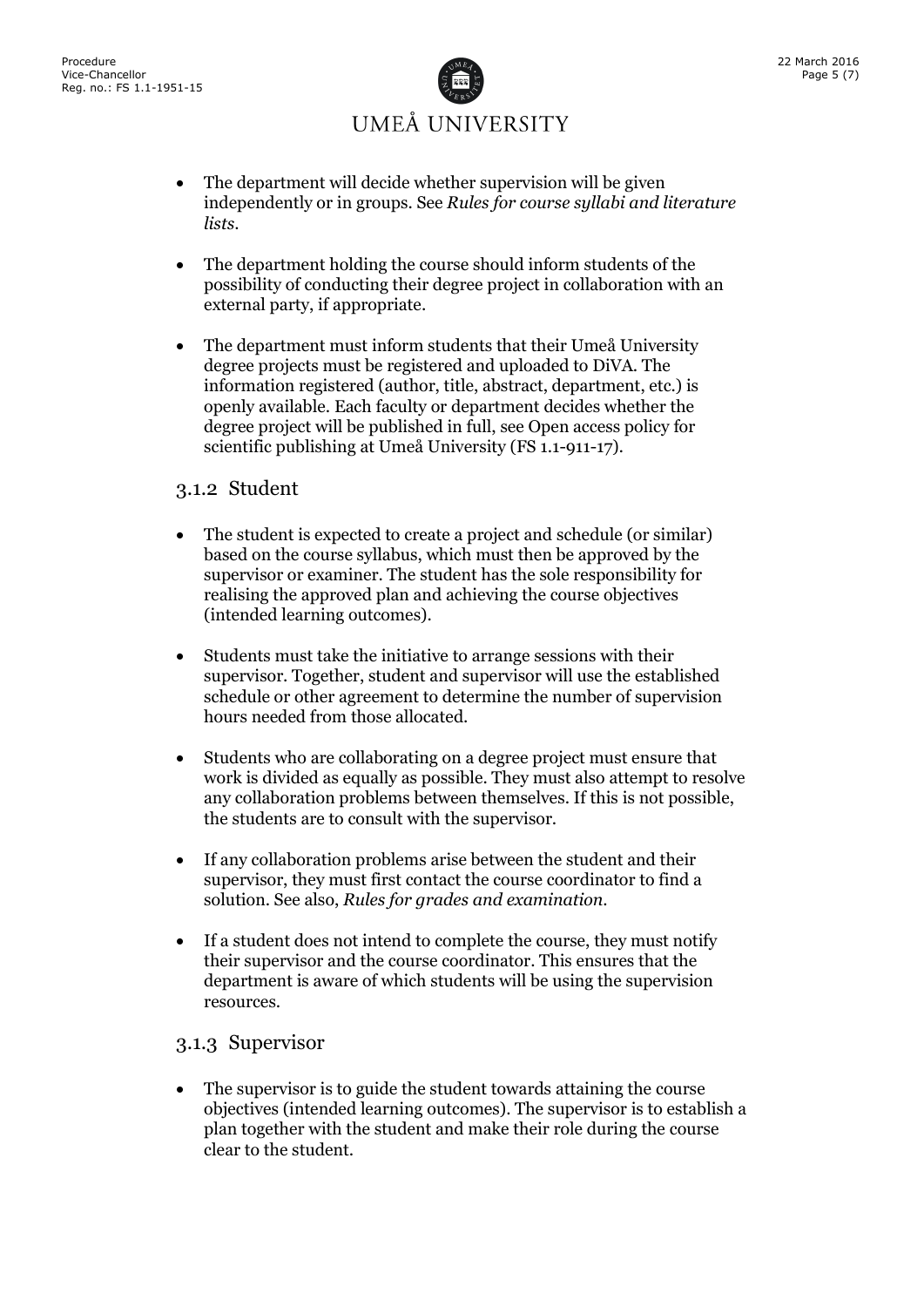

- The supervisor must provide the student with supervision within the time allocated. The supervisor must notify the student of the amount of supervision allocated and when the supervisor will be available to provide supervision during this period.
- The supervisor and student will plan how supervision hours will be used and review and agree on the student's plan for their degree project.
- The supervisor can recommend that the student does not submit their degree project for public discussion and examination or final seminar, however the final decision to submit is that of the student. See *Rules for grades and examination*.

#### <span id="page-5-0"></span>3.1.4 Examiner

- The examiner assesses and grades the student's degree project following the relevant course objectives (intended learning outcomes) and assessment criteria.
- The examiner must give the reasons for their assessment. The examiner must conduct individual performance assessments of students who have collaborated on their degree project. However, the examiner is not expected to provide suggestions about the corrections a student can make to attain a passing grade. See *Rules for grades and examination*.

### <span id="page-5-1"></span>4. External partners

Even if a student conducts their degree project in collaboration with an external partner, there are no differences regarding the division of responsibility between student, supervisor, examiner, and the department holding the course (see above). External collaborations can be based on an assignment; however, students can also initiate contact and be given approval to study an organisation. Regardless of the nature and shape of the collaborations, the student and the external contact person or external supervisor must agree on how the work will be carried out. The following applies to external collaborations.

- It is the task of the supervisor, examiner or equivalent (at the University) to determine whether degree projects being based on an external assignment meet with the course objectives (intended learning outcomes). The University is always the one to decide whether the assignment is in line with the course objectives.
- Before the work begins, it may be necessary to draw up an agreement between the student and external partner that regulates publication, ownership, and secrecy of results. The University cannot be a party in these agreements. The University, primarily the department, should